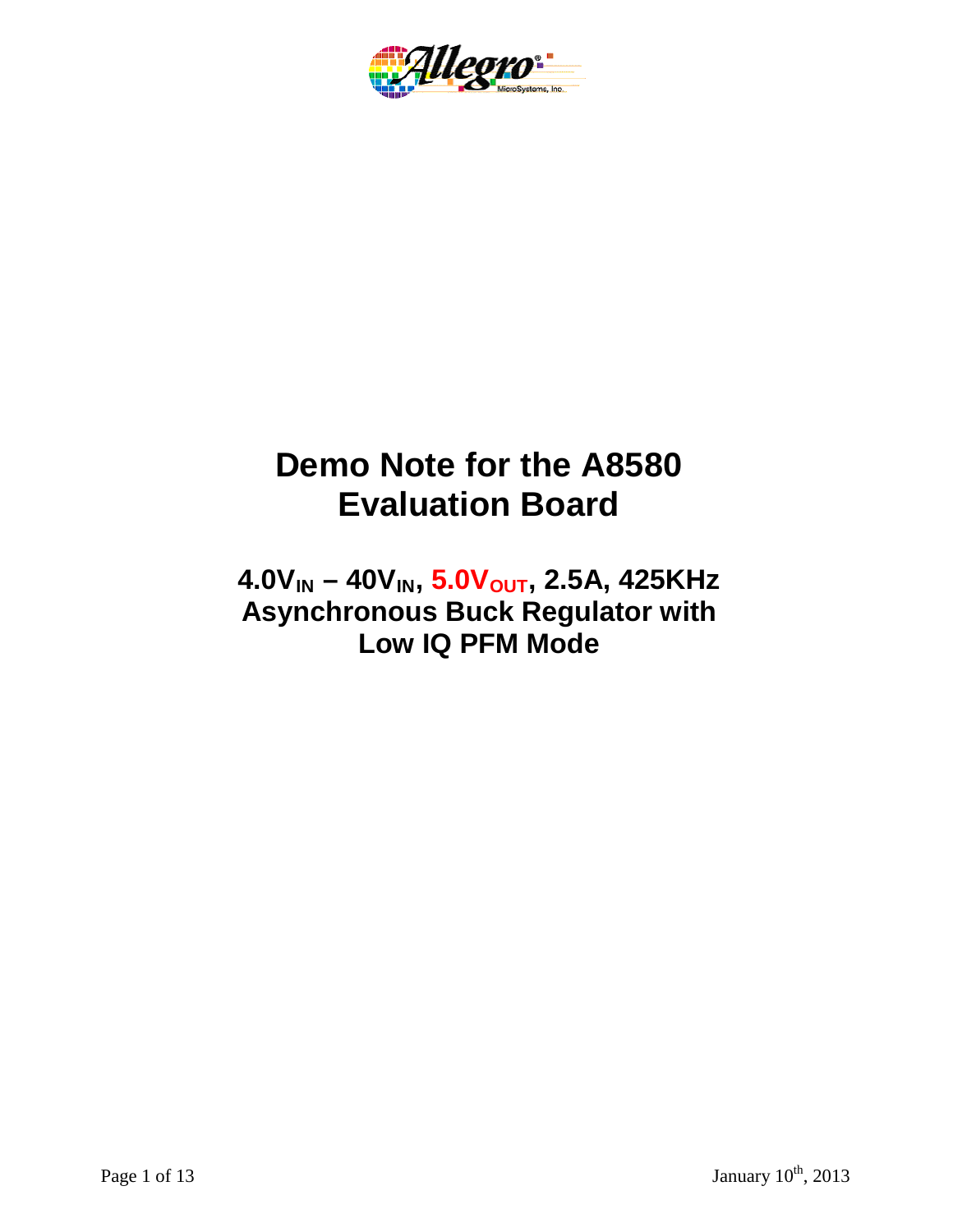

| <b>Specification</b>                             | <b>Min</b> | <b>Nom</b> | <b>Max</b> | <b>Units</b> |
|--------------------------------------------------|------------|------------|------------|--------------|
| Absolute Maximum Input Voltage                   | $-0.3$     |            | 40         | Volts        |
| <b>Operating Input Voltage Range</b>             | 4.0        | 12         | 35         | Volts        |
| $V_{IN}$ START Threshold, $V_{IN}$ rising        | 3.6        | 3.8        | 4.0        | Volts        |
| $V_{IN}$ <b>STOP</b> Threshold, $V_{IN}$ falling | 3.2        | 3.4        | 3.6        | Volts        |
| Output Voltage (FB: 47K/147K, ±1%)               | 4.90       | 5.08       | 5.28       | Volts        |
| Steady-State Output Current $(12V_{IN})$         |            | 2.5        |            | A            |
| Pulse-by-pulse Current Limit @ 30% duty          | 3.12       | 3.69       | 4.25       | A            |
| PWM/PFMn Input                                   | $-0.3$     |            | 5.5        | Volts        |

#### **GENERAL SPECIFICATIONS**

## **OPERATING INSTRUCTIONS**

#### **Input Power Connection:**

Connect a 12V power supply from  $V_{IN}$  to GND that is capable of at least 2.5A. Once **operational,**  $V_{IN}$  **can fall as low as**  $3.4V_{TYP}$  $(3.6V_{MAX})$  **before the A8580 is reset.** 

#### **PWM/PFMn Input and DIP switch SW1 (SLEEPn):**

**Connect an external voltage to the PWM/PFMn input and set SW1 (SLEEPn) to control the A8580's operating mode.** The following table summarizes the A8580's operating modes based on SW1 (SLEEPn) and the PWM/PFMn input. Also, PWM/PFMn may be used to synchronize the A8580 PWM switching frequency by applying a square wave above 510KHz.

| SW1<br>(SLEEPn)        | <b>PWM/PFMn</b> | <b>Operating Mode</b>                          |  |
|------------------------|-----------------|------------------------------------------------|--|
| OFF<br>(SLEEPh < 0.5V) | N/A             | Low current SLEEP mode, no output voltage      |  |
| ON<br>(SLEEPn>2.1V)    | < 0.8V          | Low IQ PFM mode, supports up to $500mA_{TYP}$  |  |
|                        | >2.6V           | Normal PWM mode at 425KHz, supports up to 2.5A |  |
|                        | CLK signal      | Normal PWM mode, synchronized to external CLK  |  |

Note: Set SW1 to the "OFF" position before driving the SLEEPn test point by a pulse generator or an external power supply.

**Note: Continuously applying more than 5.5V to the PWM/PFMn pin may damage the A8580.**

#### **Output Load Connections:**

Connect a load from  $V_{OUT}$  to GND. The steady-state load current can be as high as 2.5A. Pulseby-pulse current limit and/or thermal shutdown will occur if the load is greater than 3.7A.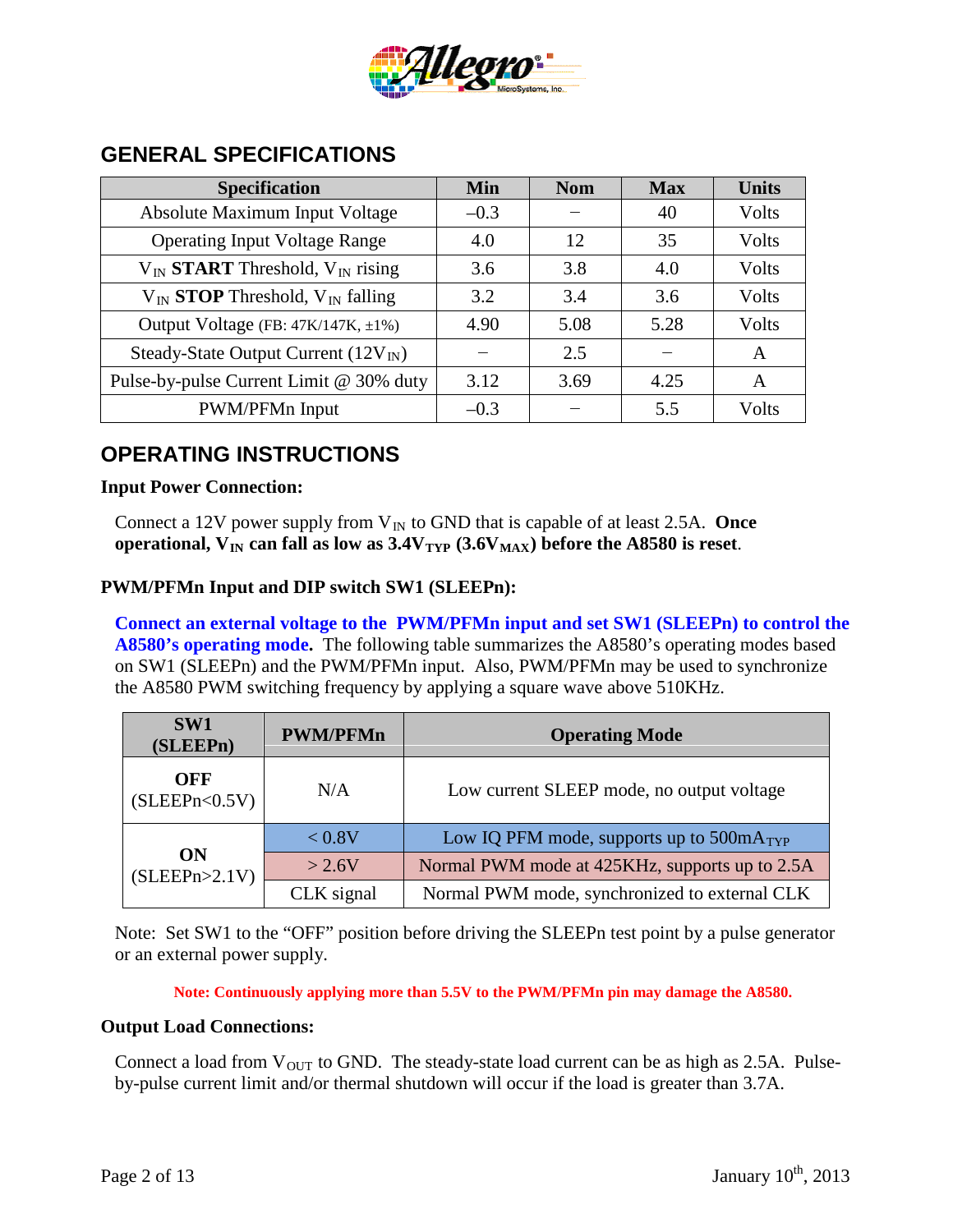

#### **DEMO BOARD PICTURE**



## **MODIFYING THE DEMO BOARD TO PRODUCE V<sub>OUT</sub> > 5.5V**

If the demo board is modified to produce more than 5.5Vout two changes must be made:

1) Jumper J1 must be set to the "lower" position (shown below) so the on-board 3.3V LDO (U2) will deliver the BIAS voltage to the A8580.

2) Diode D2 must be rotated 90° clockwise so it is "in circuit" and the 3.3V LDO (U2) will operate. If U2 is operational, the Low IQ current of the EVB will increase.



**Rotate D2 90° so it connects to this pad**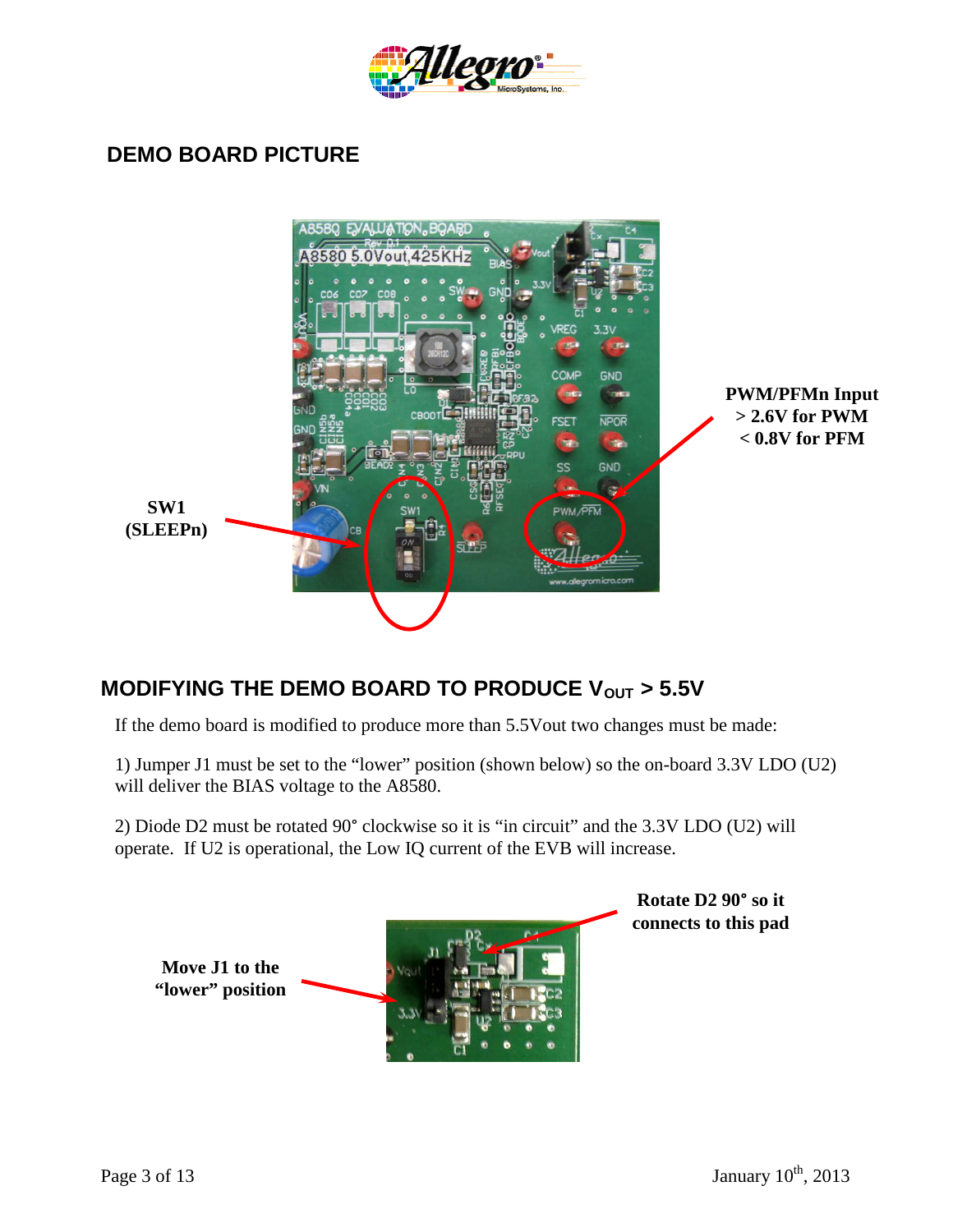

# **DEMO BOARD SCHEMATIC**



Note: CB is an optional, bulk, electrolytic capacitor for general supply filtering

## **DEMO BOARD BILL-OF-MATERIALS**

| <b>REFERENCE DESIGNATORS</b>                                                 | <b>DESCRIPTION</b>                                                   | <b>FOOTPRINT</b>          | QTY.           | <b>MANUFACTURER</b>              | <b>MANUFACTURER P/N</b>                   | <b>SOURCE</b>               | <b>PURCHASE P/N</b>                                  |
|------------------------------------------------------------------------------|----------------------------------------------------------------------|---------------------------|----------------|----------------------------------|-------------------------------------------|-----------------------------|------------------------------------------------------|
| PCB                                                                          | A8580 PCB for eTSSOP16, Rev 0.1                                      | N/A                       | $\overline{1}$ | Allegro<br>MicroSystems          |                                           | 4pcb.com                    |                                                      |
| U <sub>1</sub>                                                               | A8580, 2A Buck Regulator                                             | eTSSOP-16                 | $\overline{1}$ | Allegro<br>MicroSystems          | A8580                                     |                             |                                                      |
| U <sub>2</sub>                                                               | Regulator, LDO, 3.3V/250mA                                           | SOT23-5                   | $\overline{1}$ | National Semi                    | LP2992IM5-3.3                             | Digikey                     | LP2992IM5-3.3CT-ND                                   |
| R <sub>4</sub>                                                               | Resistor, 4.99ΜΩ, 1/10W, 1%                                          | 0603                      | $\overline{1}$ |                                  |                                           |                             |                                                      |
| R6, RPU                                                                      | Resistor, 10ΚΩ, 1/10W, 1%                                            | 0603                      | $\overline{2}$ |                                  |                                           |                             |                                                      |
| RFB1                                                                         | Resistor, 226KΩ, 1/10W, 1%                                           | 0603                      | $\overline{1}$ |                                  |                                           |                             |                                                      |
| RFB <sub>2</sub>                                                             | Resistor, 42.2KΩ, 1/10W, 1%                                          | 0603                      | $\overline{1}$ |                                  |                                           |                             |                                                      |
| <b>RFSET</b>                                                                 | Resistor, 60.4KΩ, 1/10W, 1%                                          | 0603                      | $\overline{1}$ |                                  |                                           |                             |                                                      |
| Rsnub                                                                        | Resistor, 6.81Ω, 1/4W, 1%                                            | 1206                      | $\overline{1}$ |                                  |                                           |                             |                                                      |
| <b>RZ</b>                                                                    | Resistor, 59ΚΩ, 1/10W, 1%                                            | 0603                      | $\overline{1}$ |                                  |                                           |                             |                                                      |
| BEAD1                                                                        | Resistor, $0\Omega$ , 0805                                           | 0805                      | $\overline{1}$ |                                  |                                           |                             |                                                      |
| C1, C2, C3                                                                   | Capacitor, Ceramic, 4.7µF, 16V, X7R                                  | 1206                      | 3              |                                  |                                           |                             |                                                      |
| C <sub>53</sub>                                                              | Capacitor, Ceramic, 100nF, 25V, X7R                                  | 0603                      | $\overline{1}$ |                                  |                                           |                             |                                                      |
| <b>CB</b>                                                                    | Capacitor, Electrolytic, 33μF or 47μF, 50V, <0.5Ω,<br>-40°C to 125°C | Thru Hole<br>8mm x 11.5mm | $\overline{1}$ | Nichicon<br>Nichicon<br>Nichicon | UBW1H330MPD<br>UBT1H330MPD<br>UBT1H470MPD | DigiKey<br>Mouser<br>Mouser | UBW1H330MPD-ND<br>647-UBT1H330MPD<br>647-UBT1H470MPD |
| CIN1, CIN5b, CO4a, CBOOT                                                     | Capacitor, Ceramic, 47nF, 50V, 10%, X7R                              | 0603                      | $\overline{4}$ | Murata                           | GRM188R71H473KA61D                        | Digikey                     | 490-3287-1-ND                                        |
| CIN2, CIN5a, CO4                                                             | Capacitor, Ceramic, 0.47uF, 100V, 10%, X7R                           | 0805                      | 3              | Murata                           | GRM21BR72A474KA73L                        | Digikey                     | 490-3326-1-ND                                        |
| CIN3, CIN4, CIN5                                                             | Capacitor, Ceramic, 4.7µF, 50V, X7R                                  | 1210                      | 3              | <b>TDK</b>                       | C3225X7R1H475K<br>C3225X7R1H475M          | Digikey                     | 445-7726-1-ND<br>445-7727-1-ND                       |
| CFB, CP                                                                      | Capacitor, Ceramic, 8.0pF, 50V, COG                                  | 0603                      | $\overline{2}$ |                                  |                                           |                             |                                                      |
| CO1, CO2, CO3                                                                | Capacitor, Ceramic, 22µF, 16V, X7R                                   | 1210                      | 3              | <b>TDK</b>                       | C3225X7R1C226K                            | Digikey                     | 445-3945-2-ND                                        |
| Csnub                                                                        | Capacitor, Ceramic, 330pF, 50V, X7R                                  | 0603                      | $\overline{1}$ |                                  |                                           |                             |                                                      |
| <b>CSS</b>                                                                   | Capacitor, Ceramic, 22nF, 50V, X7R                                   | 0603                      | $\overline{1}$ |                                  |                                           |                             |                                                      |
| <b>CVREG</b>                                                                 | Capacitor, Ceramic, 1µF, 50V, X7R                                    | 0603                      | $\overline{1}$ |                                  |                                           |                             |                                                      |
| <b>CZ</b>                                                                    | Capacitor, Ceramic, 220pF, 50V, X7R                                  | 0603                      | $\overline{1}$ |                                  |                                           |                             |                                                      |
| Cx                                                                           | Capacitor, Ceramic, 10nF, 50V, X7R                                   | 0603                      | $\overline{1}$ |                                  |                                           |                             |                                                      |
| BODE, C4, C52, CIN4, CO4, CO5,<br>CO6, CO7, CO8                              | Empty                                                                | Various                   | $\mathbf 0$    |                                  |                                           |                             |                                                      |
| D <sub>1</sub>                                                               | Schottky Diode, 40V, 2A                                              | <b>SMP</b>                | $\overline{1}$ | Vishay                           | SS2P4-M3/84A                              | Digikey<br>Mouser           | SS2P4-M3/84AGICT-ND<br>625-SS2P4-M3/84A              |
| D <sub>2</sub>                                                               | Schottky Diode, 40V, 1A, SOD123                                      | SOD123                    | $\overline{1}$ | Diodes, Inc.<br>Diodes, Inc.     | B140HW-7<br>B140HW-7                      | Digikey<br>Mouser           | B140HWDICT-ND<br>621-B140HW-7                        |
| LO                                                                           | Inductor, 10uH, 2.97A <sub>SAT</sub> @ 25C, 43mΩ                     | 7.6mm x 7.6mm x<br>4.35mm | $\overline{1}$ | Cooper Bussman                   | DRA74-100-R                               | Digikey<br>Mouser           | 283-3623-1-ND<br>704-DRA74-100-R                     |
| 3.3V, BIAS, COMP, FSET, NPOR,<br>PWM/PFM, SLEEP, SS, SW, VIN,<br>VOUT, VREG, | Test Points, Red, 0.063" diameter                                    | 0.063"                    | 12             | Keystone                         | 5010                                      | Digikey                     | 5010K-ND                                             |
| <b>GND</b>                                                                   | Test Points, Black, 0.063" diameter                                  | 0.063"                    | 5              | Keystone                         | 5011                                      | Digikey                     | 5011K-ND                                             |
| J1                                                                           | Header, 3-pins, 0.1" spacing (Note: P/N is for a 36-<br>pin strip)   |                           | $\overline{1}$ | Sullins                          | PEC36SAAN                                 | Digikey                     | S1012E-36-ND                                         |
| SW <sub>1</sub>                                                              | DIP Switch, 1 position                                               | <b>SMT</b>                | $\overline{1}$ | C & K Components                 | SDA01H0SBR                                | Digikey                     | CKN9490CT-ND                                         |
| <b>Rubber Feet</b>                                                           | Self stick rubber feet                                               | Clear                     | $\overline{4}$ | 3M                               | SJ-5303 (CLEAR)                           | Digikey                     | SJ5303-7-ND                                          |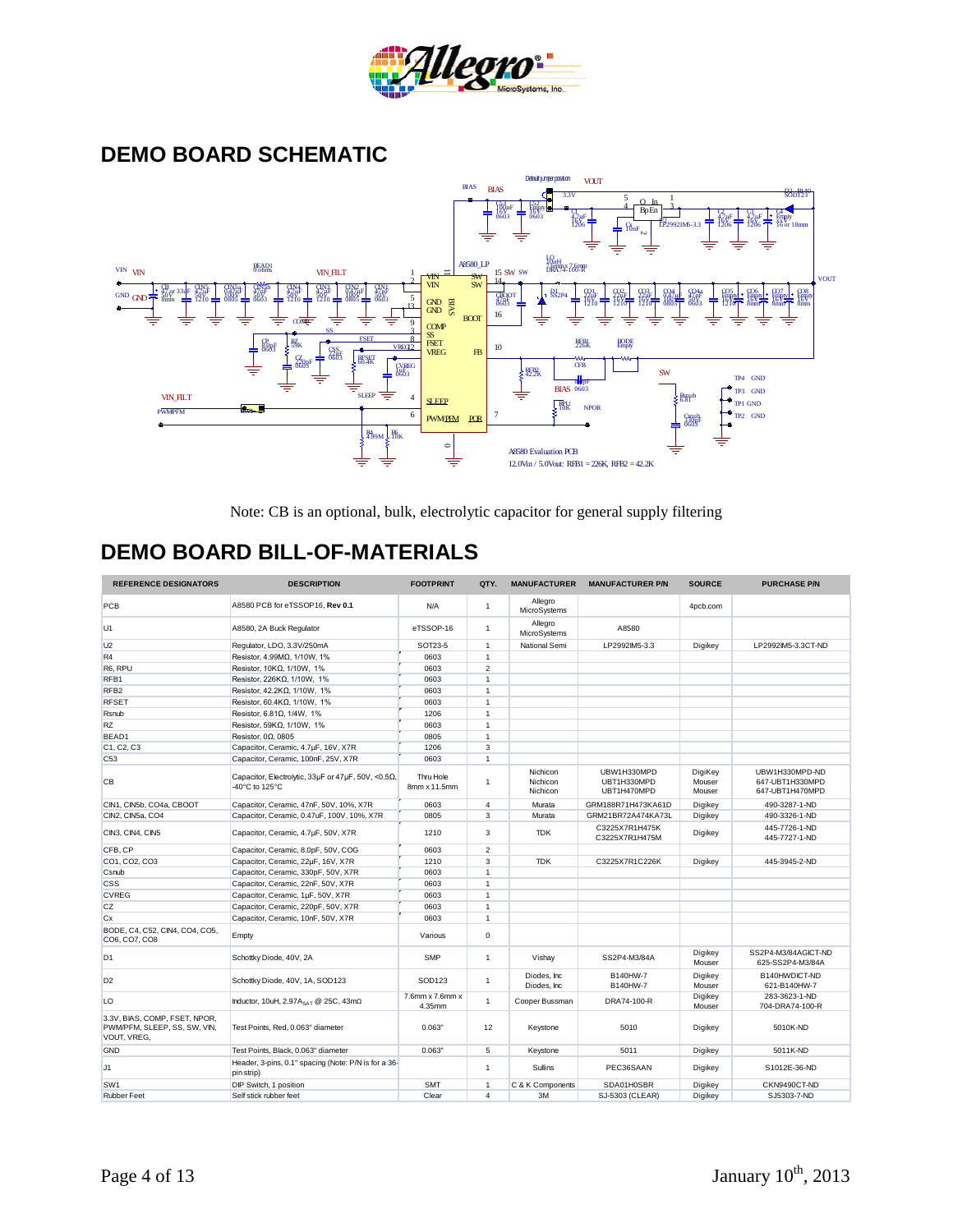

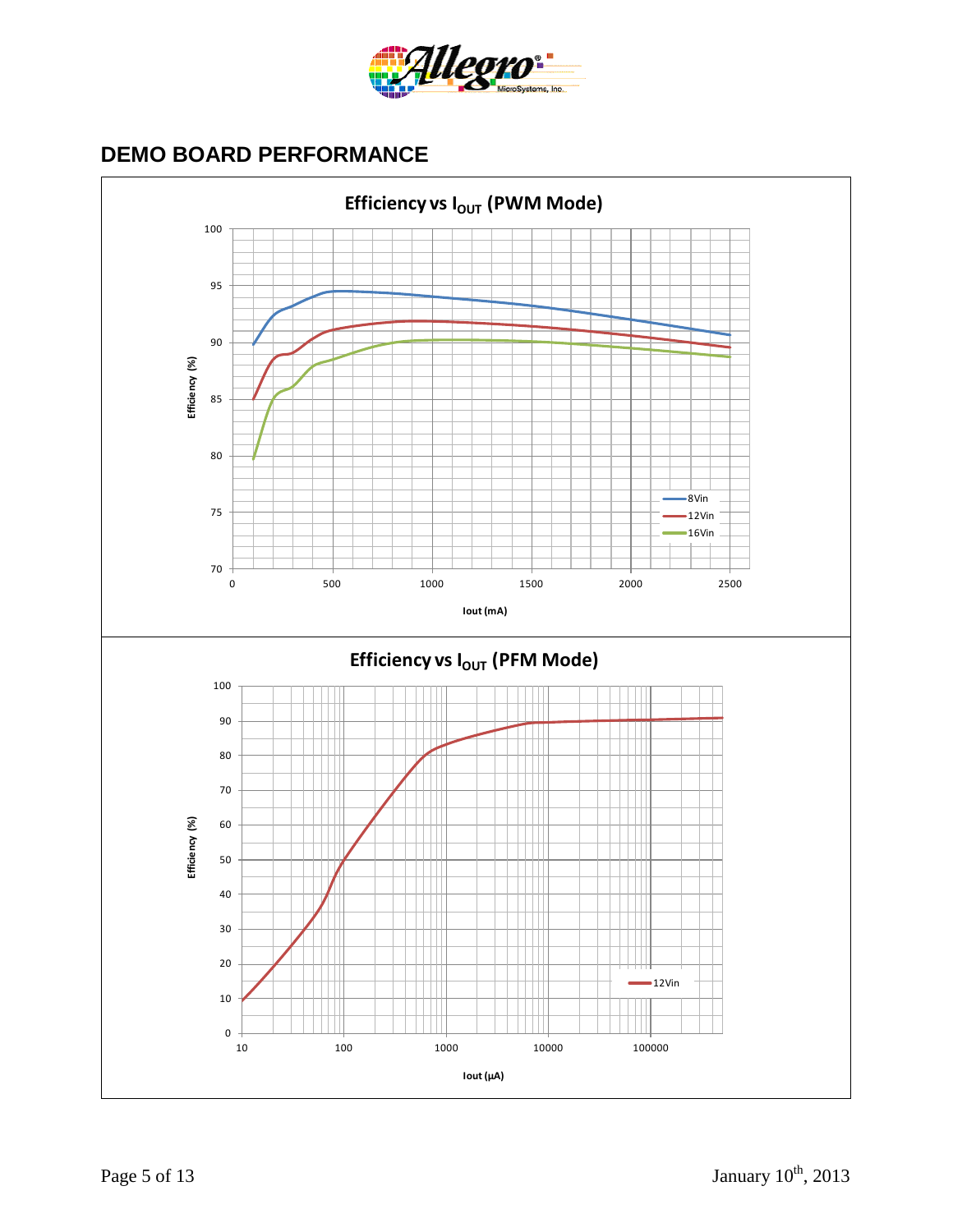

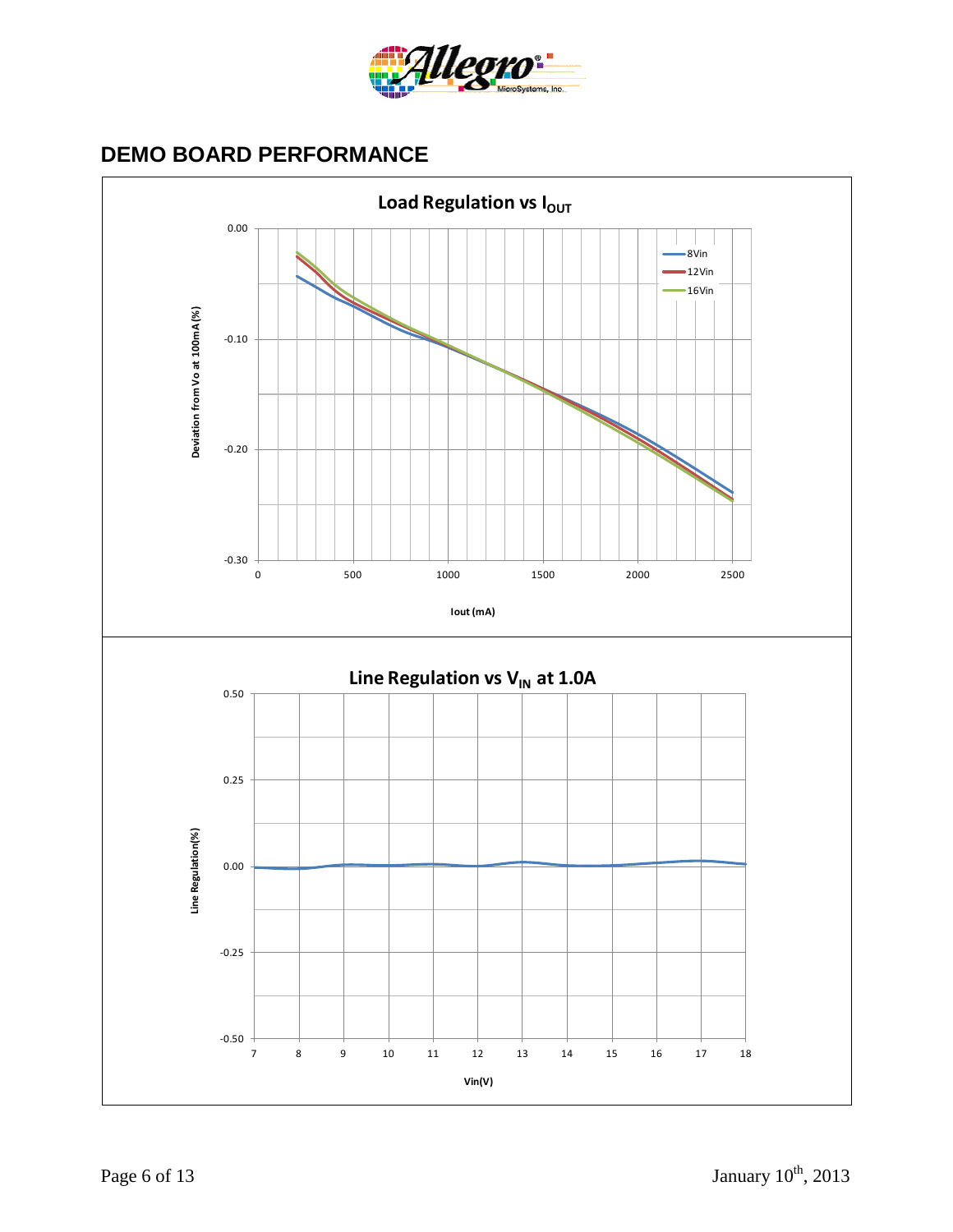

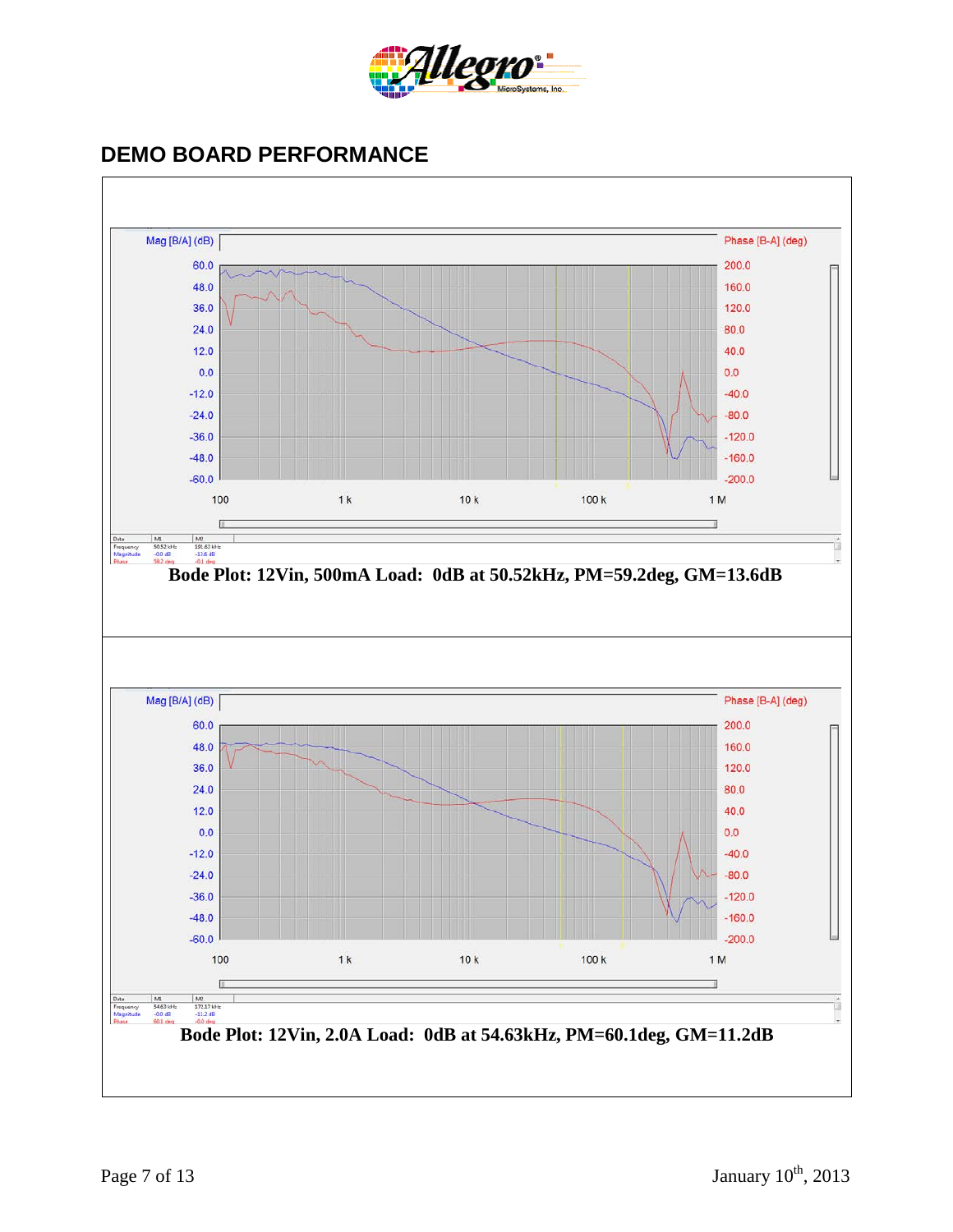

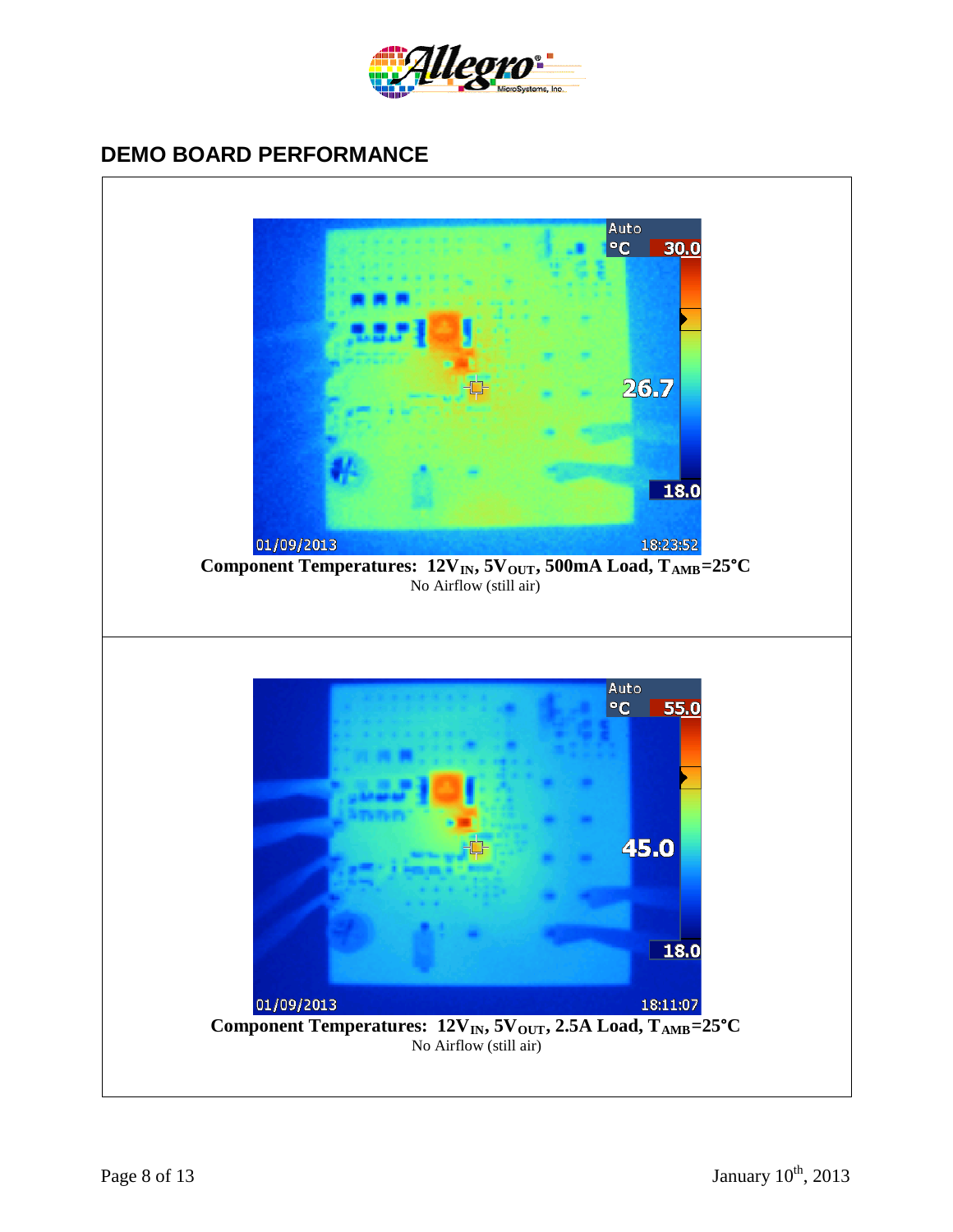

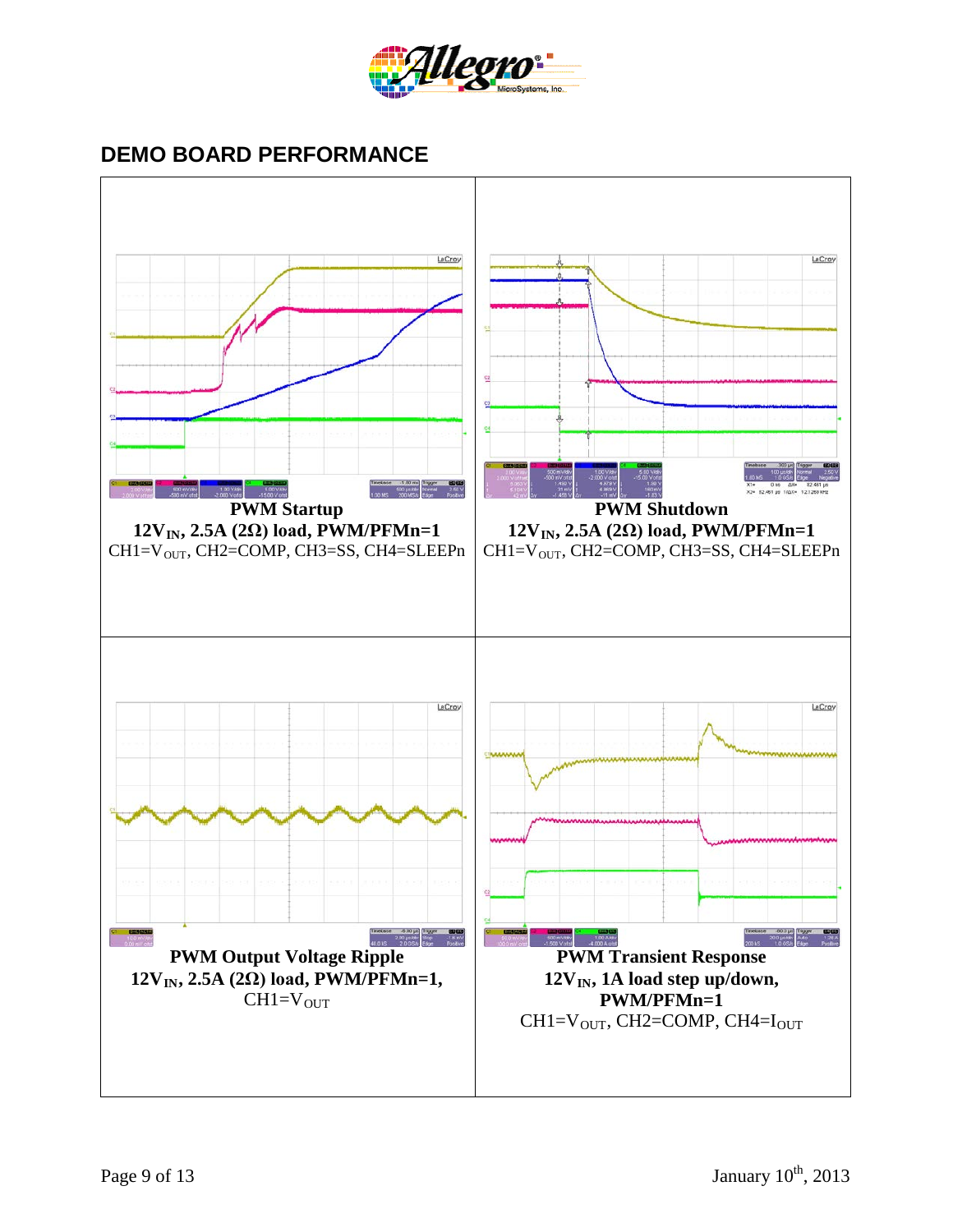

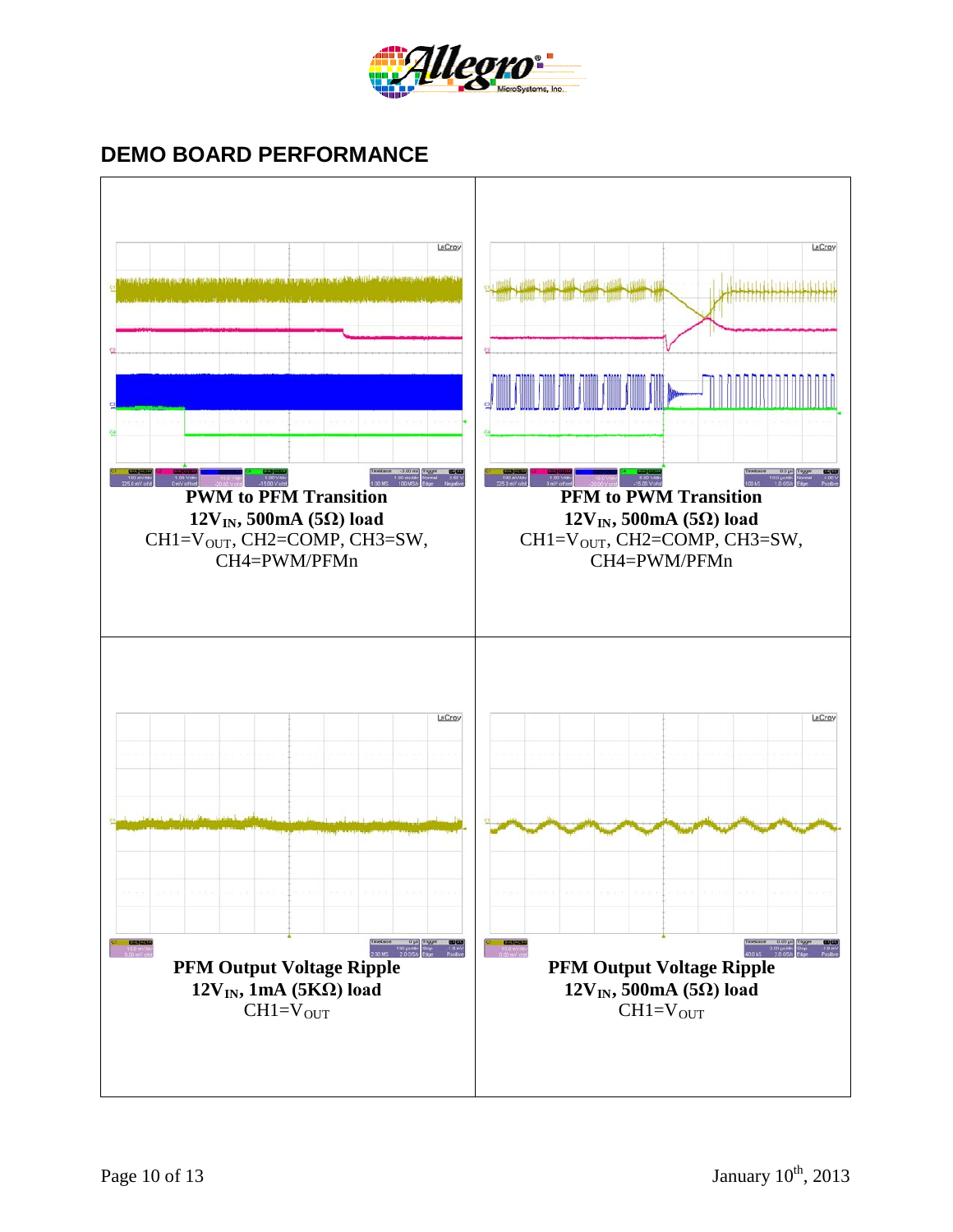

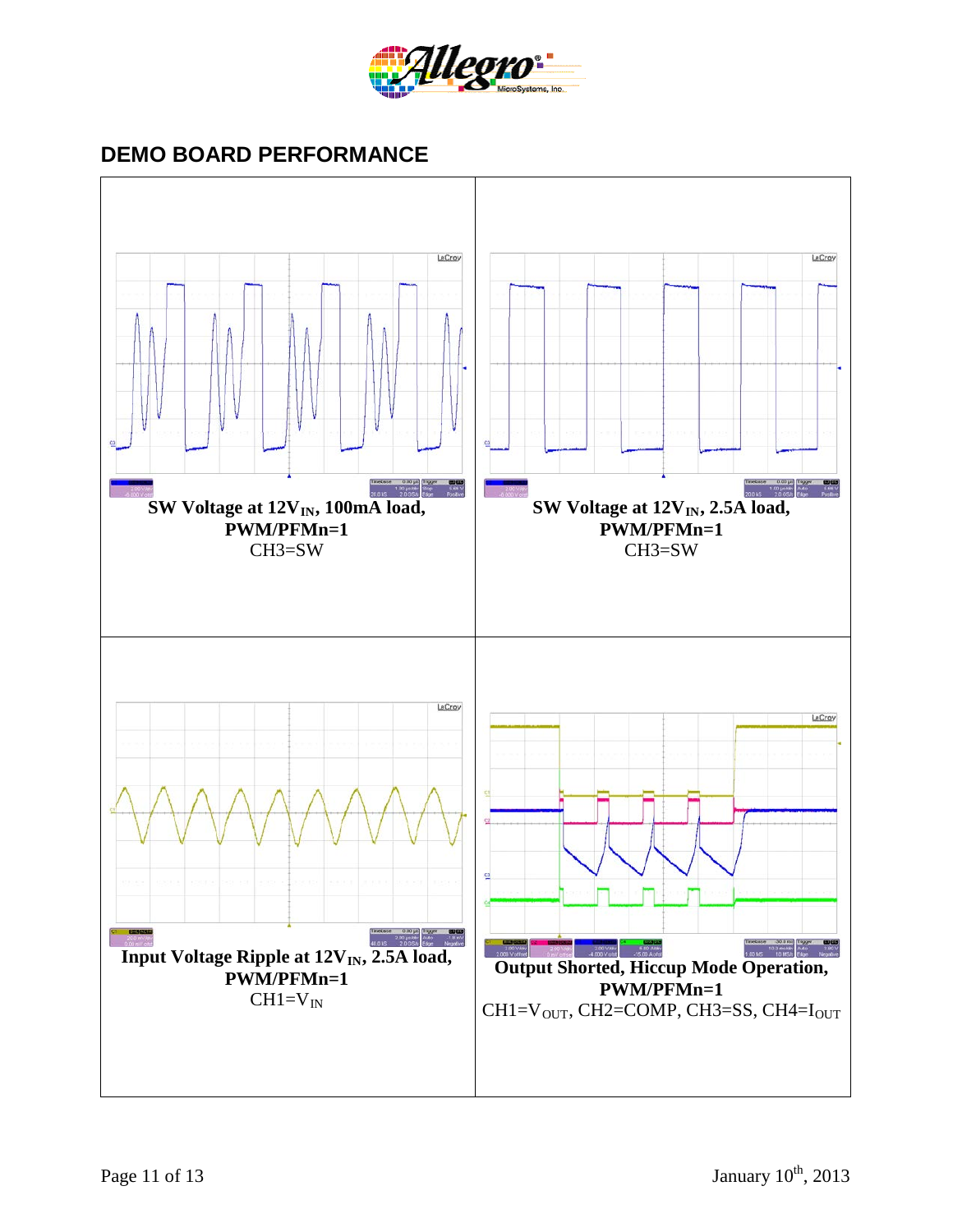

## **DEMO PCB LAYOUT**